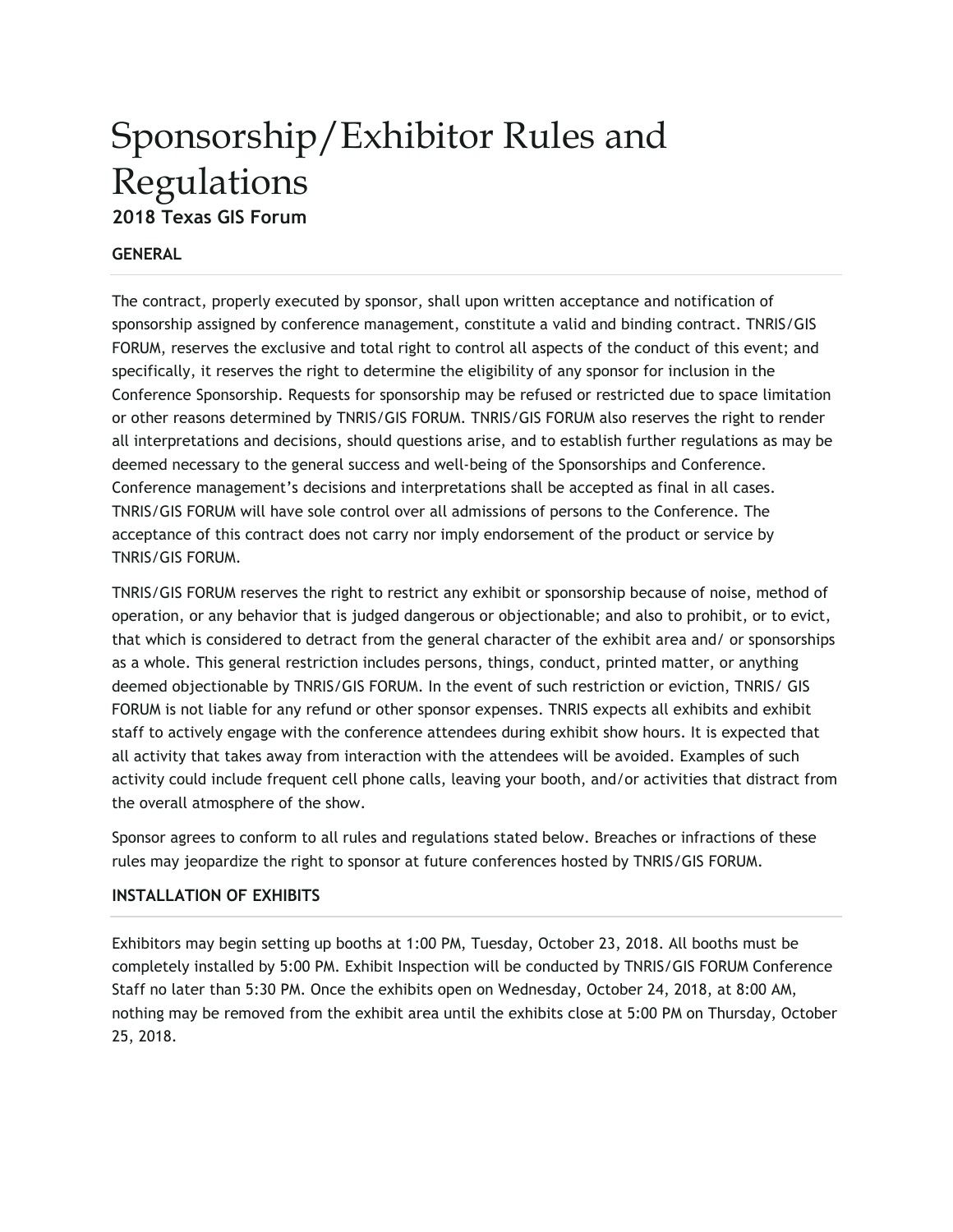## **RESTRICTIONS IN THE USE OF SPACE**

All demonstrations, interviews, or other activities such as the distribution of circulars and advertising matter of any description, must be confined to the sponsor's own booth. The sponsor agrees not to assign, sublet, or share the whole or any part of its assigned space without the prior knowledge and written consent of TNRIS/GIS FORUM. No sponsor is permitted to show goods other than those manufactured or dealt with in the regular course of business. No firm or organization not assigned exhibit space will be permitted to solicit business in any manner in conjunction with TNRIS/GIS FORUM.

#### **AUDIO-VISUAL SOUND SYSTEMS**

The use of audio-visual/sound systems is permissible provided that they are not audible in neighboring booths, nor more than three feet into the aisle, and that the sound is directed vertically and only into the sponsor's booth. TNRIS/ GIS FORUM shall exercise absolute control over this regulation. The intent of which is that audio-visual/sound systems shall not be audibly objectionable to neighboring sponsors. The sponsor is responsible for any licensing fees.

#### **PAYMENT FOR SPONSORSHIP**

Payment to secure a sponsorship must be received within 30 days of invoice; otherwise, the sponsorship will be forfeited to a company on the waiting list. Checks must be made payable to TNRIS/GIS FORUM. Visa, MasterCard and American Express will also be accepted. No exhibit space assignment or sponsorship will be made prior to payment of sponsorship fees. Sponsors with a balance due will not be allowed on the exhibit floor or at sponsorship event until the balance is paid in full.

### **CANCELLATION/REFUND**

Sponsorship cancellations must be submitted in writing. Cancellations are effective on the date written notification is received by TNRIS/GIS FORUM. A fifty percent (50%) refund will be given for cancellations received on or before September 14, 2018. Sponsors canceling after September 14, 2018 will be responsible for payment in full, and may jeopardize the right to sponsor at future conferences.

#### **ASSIGNMENT OF SPACE**

Sponsorships are awarded on a first-come, first-serve basis; based on the date the contract is received by TNRIS/GIS FORUM, date of full payment received by TNRIS/GIS FORUM, and the availability of requested sponsorships. TNRIS/GIS FORUM reserves the right to assign sponsorships based on other equitable considerations, to alter the exhibit floor plan, to change location assignments, or relocate the exhibit area at any time, as it may deem necessary. TNRIS/GIS FORUM also reserves the right to reassign sponsorship selections, as it may deem necessary and equitable.

#### **LIABILITIES**

The sponsor, by signing this contract, agrees to hold harmless and indemnify TNRIS/GIS FORUM, CMP Management, Inc., and the UT Commons Center and their respective employees, representatives,